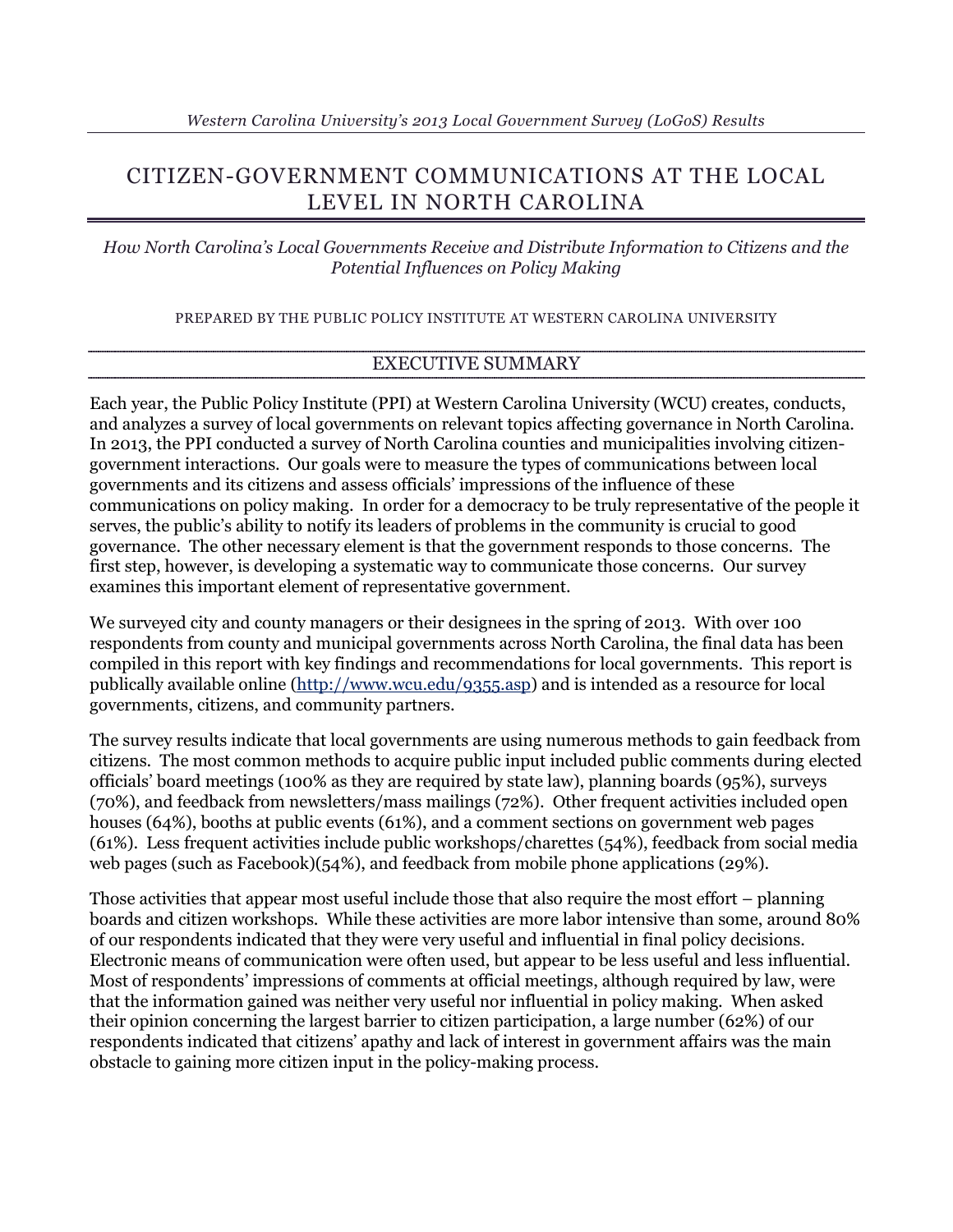### **I. Survey Methods**

In the spring of 2013, we contacted all North Carolina county managers by email or mail and all city managers by email. We obtained the city managers' contact information from the North Carolina League of Municipalities. We received 32 usable responses from county managers (a 32% response rate) and 71 usable responses from city managers (a 21% response rate). We asked a series of both open-ended and multiple choice questions to elicit information regarding what practices each government used to interact with its citizens. In addition to what practices were used, we also asked questions concerning both the usefulness and the influence of each type of interaction. Our survey also asked about unique methods that local governments utilize to gather public concerns or gage public opinion.

### **II. Methods of Interacting with the Public**

We asked respondents (county and city managers or their designees) to tell us whether they used particular methods of communicating with the public from a detailed list. We excluded public comments during elected commissioners' or board member meetings, as these are required by statute (although we did ask other questions concerning the influence of public comments at meetings). Figure 1 (below) displays the percentage of respondents in our survey that report using various methods to engage with the public and solicit comments, suggestions, and feedback on policy decisions. A few trends stand out:

- Almost all respondents (95%) indicated that they utilize planning boards. This was expected as planning boards for zoning issues are a common and encouraged practice.
- Respondents indicated a high use of traditional methods such as surveys (70%), newsletters or other publications mailed to citizens (72%), and open houses (64%) to interact with citizens and receive potential feedback.
- In our open-ended questions, many officials stated that they used the local media as a way to disseminate information to the public. One county official noted that their government used the "public access channel on TV, as well as weekly 'Staying Connected' newspaper ad."
- Citizen workshops and "charrette" activities were used by 54% of the responding governments.
- In addition to the traditional methods of interacting with citizens, a large number of respondents reporting using newer technology to engage with citizens. Well over half (61%) reported using a government web page with a comments or feedback section. Over half of the respondents (54%) reported using some form of social media/social networking web pages such as a government Facebook page, LinkedIn page, or Twitter account. Fewer respondents reported using mobile phone applications ("apps"), with just 29% of respondents utilizing this type of technology to interact with citizens.
- For those that use web page comments and social media pages, we also asked how often these pages were checked by a government official. Of those that reported using comment pages from the web, 61% said the web-page comments were checked daily, 20% said they were checked weekly, 10% said the web pages were checked monthly or less, and about 10% were unsure how often web comments were checked. As for social media web pages, 43% of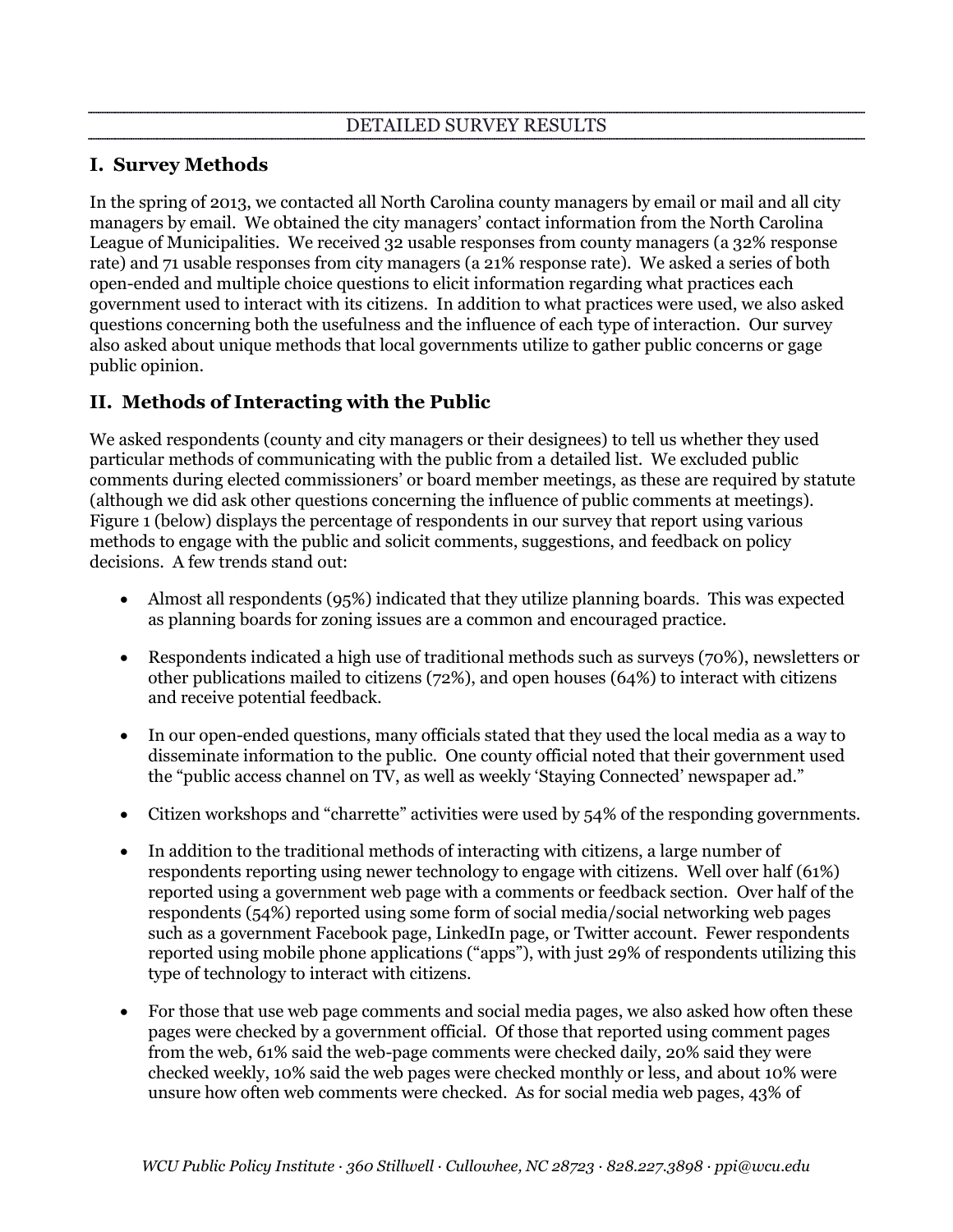respondents that use these tools said the pages were checked daily, 35% said weekly, 17% said monthly or less, and 5% were unsure how often the social media pages were checked.



## **III. The Usefulness and Influence of Various Methods of Interacting**

Our survey also asked our government respondents whether they gained useful information from the various methods of interacting with the public. In a separate question, we also asked how influential the information gained from these methods was in the final policy or planning decisions. In this set of questions, we also asked about the usefulness and influence of public comments at elected officials' meetings. Figures 2 and 3 (below) report the results on the usefulness and influence, respectively, of each activity when the respondent reported using that activity. A few trends appear:

 One clear finding is that the more direct, intensive, and protracted interactions with citizens produce more useful and influential interactions that affect governmental policy. The two most laborious activities (particularly on the citizen's side) involved planning boards and citizen workshops. These two activities ranked the highest as to providing useful information and being influential in final policy decisions. As to usefulness, over 80% of respondents that used these methods reported receiving "very useful" or "useful" information from planning boards and/or citizen workshops. Nearly equal numbers likewise indicated that planning boards and/or citizen workshops were either "very influential" or "influential' in final policy decisions.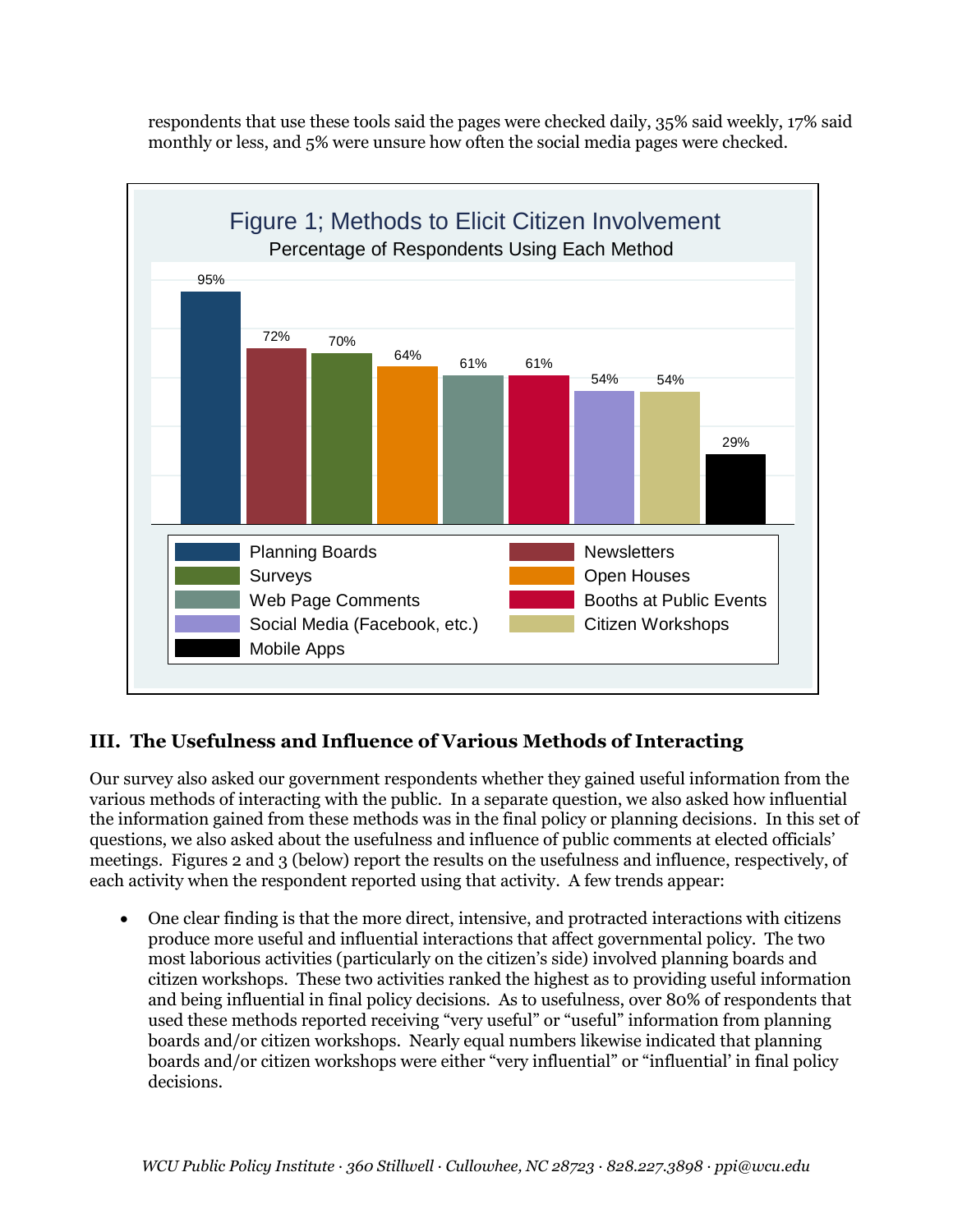Public surveys also appeared to be both useful and influential in policy decisions. Of the 70% of respondents that reported using surveys to engage with the public, 72% reported that the information from surveys was either "very useful" or "useful," and nearly the same amount (69% of respondents that use surveys) said that surveys were either "very influential" or "influential" in the final policy decisions. For example, one town official noted:

> *On-line surveys have been helpful at times. Another tool that has been used to get some feedback as to public opinion on an issue is a telephone system we use called Connect Cty. It is under a company called Blackboard Connect. One service . . . is a survey tool where residents can respond to a question posed with a list of possible responses.*



 The results for more "modern" methods of interacting with citizens produced less encouraging results. Of the 61% of respondents that stated they had a comments or feedback section on their web page, only about half (52%) said that this method of interacting was "useful" or "very useful," and a mere 15% said that web page comments were either "very influential" or "influential." A similar trend appears with social media pages, such as Facebook. While over half of the respondents indicated their governments use social media, only 34% of those that use them indicated that social media pages are useful and just 16% said they were influential. Mobile applications, such as phone apps, fared even worse, with only 22% that use them indicating they were useful and only 9% saying that interactions through apps were influential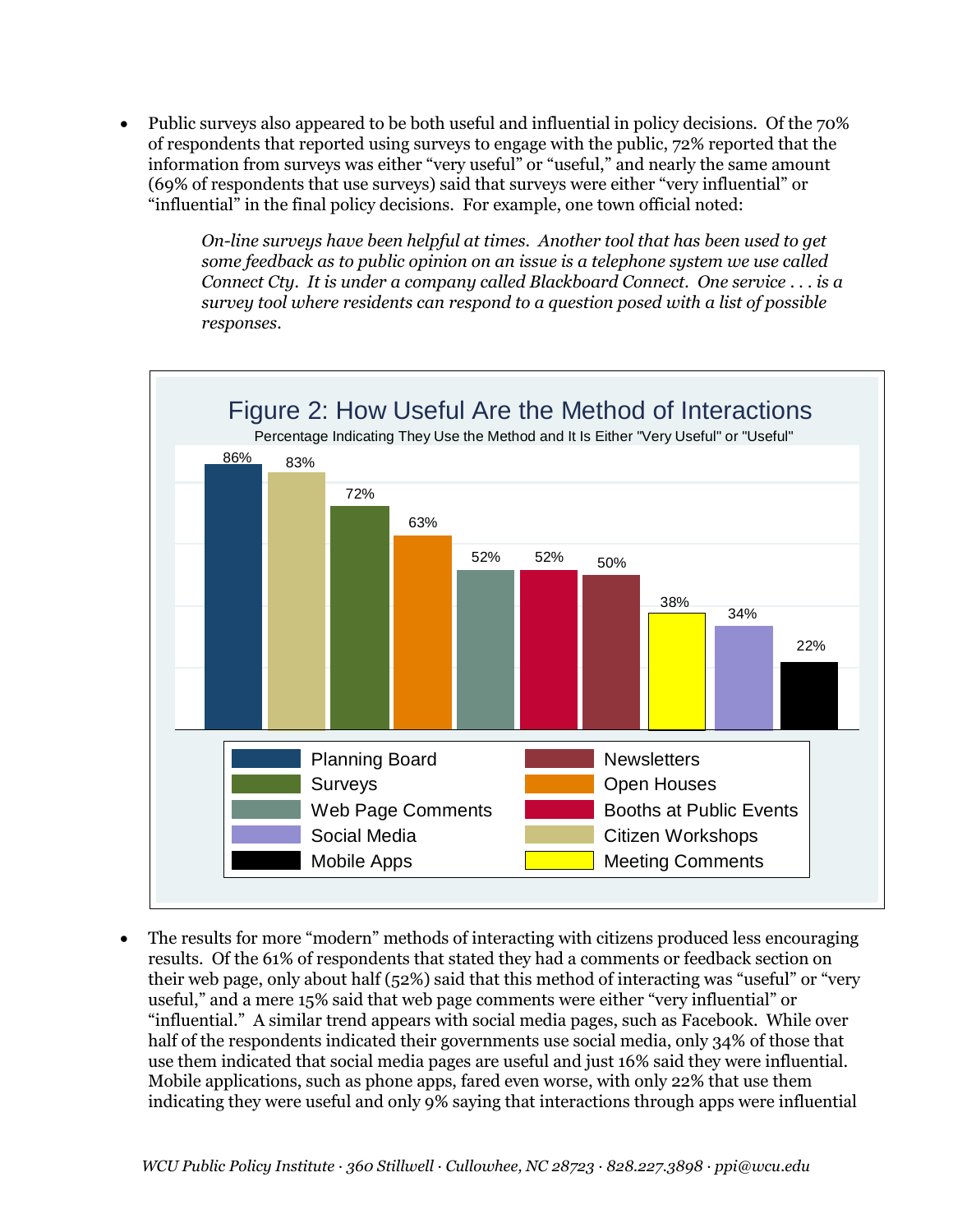Interestingly, the most traditional means of interacting with the public (and one that is statutorily required) also fared poorly. We asked respondents how often they solicited open comments at elected officials' meetings. The majority (55%) did so once a month, 39% left time for public comments at every meeting, and 6% said they did so multiple times per month, but not at every meeting. The vast majority (73%) indicated that the time for each speaker was limited during public comments.

Only a small number (38%) of our respondents found information gained from public comments at meetings to be either "very useful" or "useful," and even less (29%) found public comments at meetings to be either "influential" or "very influential" in policy decisions.

The lack of useful, consensus-building information gained from public comments was also displayed in the open-ended comments as well. One town official stated,

*No one comes to Board meetings or the public hearings unless they have a particular gripe or interest in that particular public hearing.* 



# **III. Perceived Barriers To Citizen Participation In Policy Decision Making**

In an open-ended question, we asked respondents to tell us what they viewed as the main barriers in getting citizens involved in the policy-making process. As displayed in Figure 4, the results were quite telling. A large number of our respondents (62%) remarked that citizens' apathy and/or lack of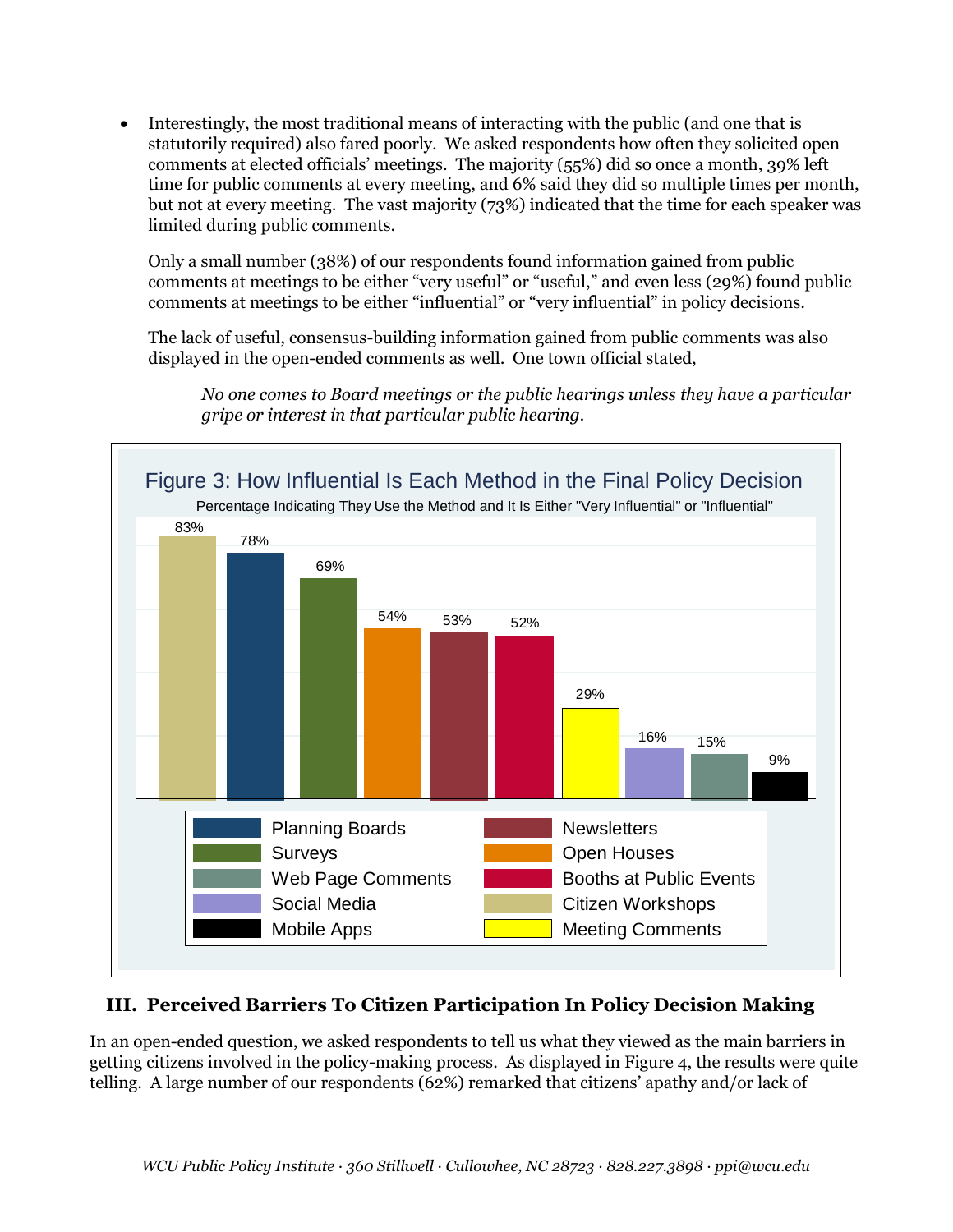interest in government affairs was the largest barrier to getting the public involved in the decisionmaking process. As one city manager describes it:



*People's lives are just too busy, and most people don't have the time to get actively involved in local government unless they are upset or passionate about a particular issue. Additionally, people have an expectation that local government is somehow supposed to notify them directly about any specific issue that the local government may be considering that the individual may have some interest in - that's a great goal for any local government, but very difficult to achieve*.

Others saw larger structural problems that went beyond the individual. For example, one town manager stated:

*Most school districts do not teach civics anymore, and [a] transient population has no concept of local government. Many of them think local government acts like our [C]ongress and [they] treat all government as bad, corrupt, or inept.*

The only other factors mentioned in significant numbers by our respondents included a lack of resources of citizens to participate (16%), such as individuals' lack of time, lack of transportation, lack of knowledge, or access of the public to government

events. Other factors mentioned by some respondents included that most citizens were mainly selfinterested and would only participate when they were directly affected (4%), that the local government lacked the resources to elicit more public involvement (2%), apprehension on the part of government officials of citizen involvement (1%) , and that citizens are generally happy with the decisions of their government, therefore they do not feel the need to participate (1%).

### RECOMMENDATIONS FROM KEY FINDINGS

Local government leaders in North Carolina appear willing to use many methods to interact with their citizens. However, not all of these methods are as useful or influential on final policy decisions. In assessing our data, the Public Policy Institute provides the following specific recommendations (which may or may not be already happening in your county/municipality):

1. Participate in more intensive activities with smaller groups: Labor-intensive activities, such as planning boards and citizen workshops, appear to provide the greatest benefits to local leaders. For important decisions, formulate planning boards, citizen committees, focus groups, or means to elicit feedback. This may be a daunting process on both sides. It may be difficult to recruit citizen volunteers to participate in extended, multi-hour sessions or multiple sessions over an extended period. However, according to our results, these efforts may have a larger payoff in terms of useful information. One possibility would be to increase the incentives for citizens to participate in these